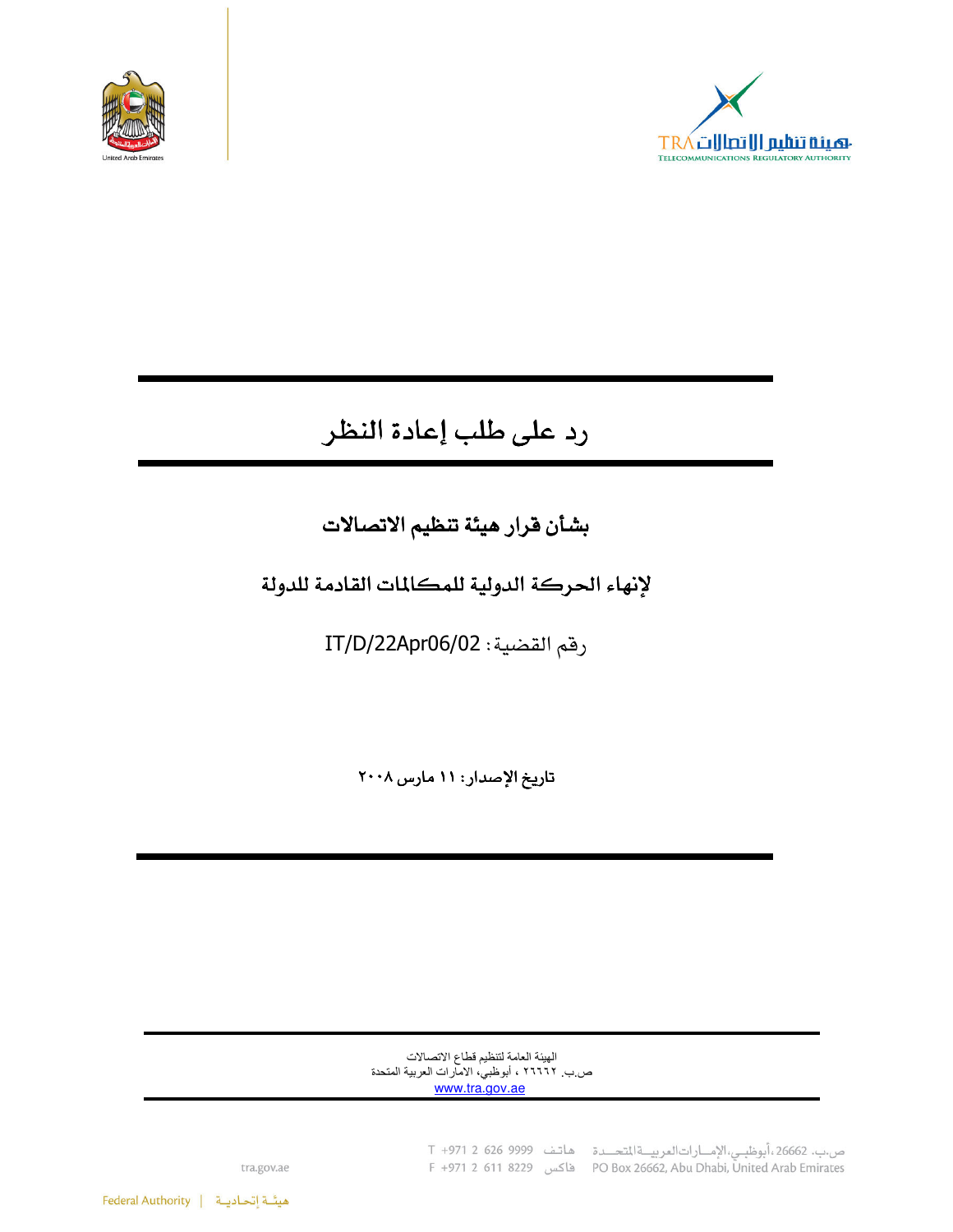



| ۱.             | التعقيبات                      |           |
|----------------|--------------------------------|-----------|
| ۲.             | مطالب مؤسسة الإمارات للاتصالات |           |
| ۳.             | تطبيق "الحد الأدنى للأسعار"    | $\circ$   |
| . ٤            | أسس دراسة إدعاء شركة دو        |           |
| ه.             | تحليل الإطار التنظيمى          | $\lambda$ |
| $\mathsf{r}$ . | تحليل التكلفة التفاضلية        | ١.        |
| ۷.             | تحليل أفضل الممارسات الدولية   | ١٢        |
| $\lambda$      | تحليل القضايا الاقتصادية       | ۱٥        |
| ۹.             | الاستنتاج                      | ۱۸        |

### جدول المحتويات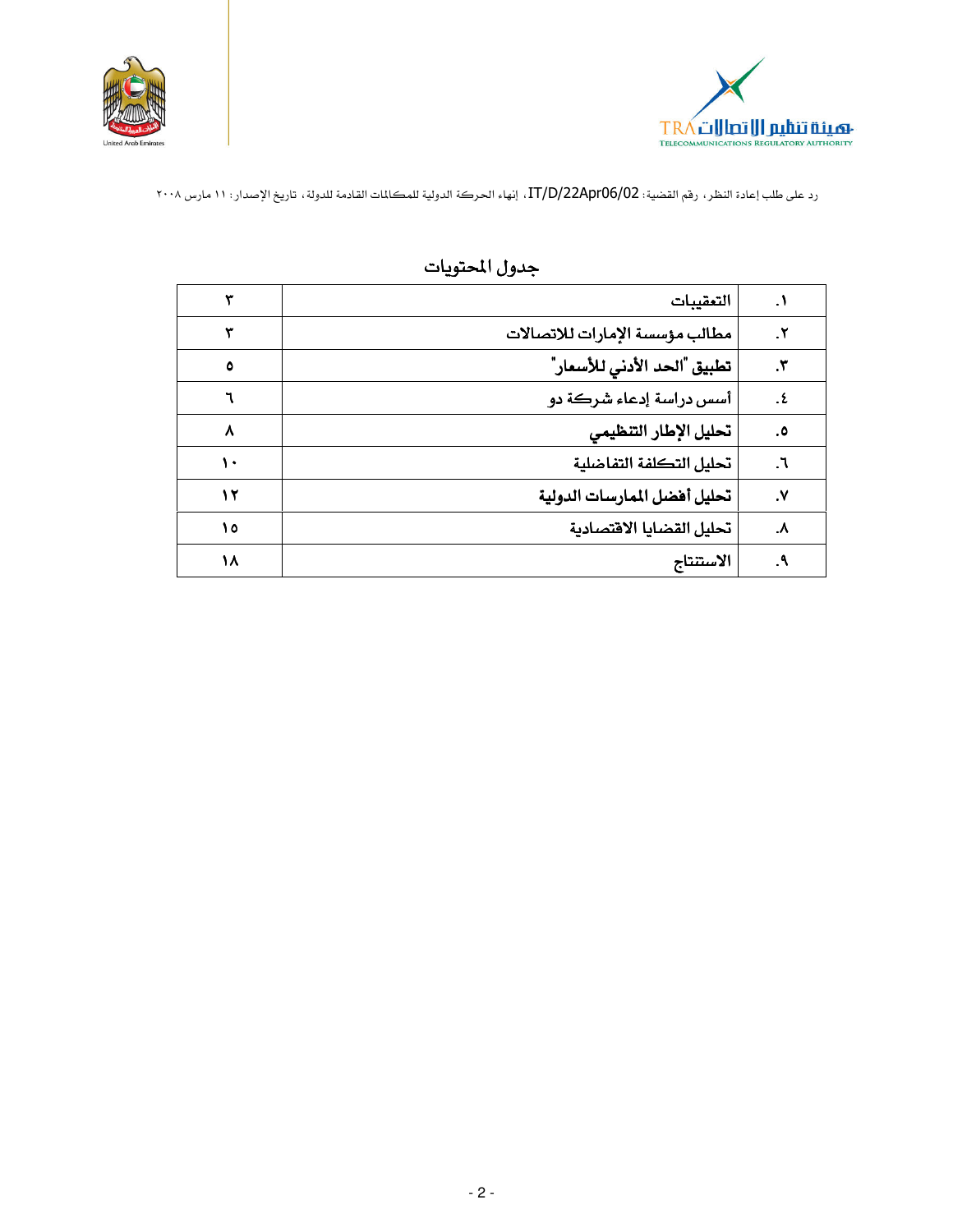



#### ١. التعقيبات

وفقاً لإجراءات فض نزاع الربط لدى الهيئة:

- ١,١. قدمت شركة دو إلى الهيئة شكوى بتاريخ ٢٢ أبريل ٢٠٠٦ تطلب منها التدخل لحل نزاع الربط بشأن "إنهاء الحركة الدولية للمكالمات القادمة للدولة" بين شركة دو ومؤسسة اتصالات.
	- ١,٢. أصدرت الهيئة قرار عاجل في القضية في ٢٠ يونيو ٢٠٠٦.
	- ١,٣. أصدرت الهئة قرار في القضية الأساسية في ٢٦ ديسمبر ٢٠٠٧.
	- ١٫٤. تقدمت مؤسسة اتصالات بطلب إعادة النظر في قرار القضية الأساسية في ٦ يناير ٢٠٠٨.

#### ٢. مطالب مؤسسة الإمارات للاتصالات

طلبت مؤسسة اتصالات من الهيئة في التماسها لإعادة النظر ، اصدار أوامر بحيث:

- ١. ألغت الهيئة القرار المنصوص عليه في المادة ٦,٢ من القرار النهائي الصادر من الهيئة في ٢٦ ديسمبر ٢٠٠٧ بشأن نزاع الربط فيما يتعلق بإنهاء الحركة الدولية للمكالمات القادمة للدولة (فضية رقم IT/D/22Apr06/02) ("القرار النهائي").
	- ٢. استبدلت الهيئة القرار المنصوص عليه في المادة ٦,٢ من القرار النهائي بقرار ::
	- أ. يرفض الطلب رقم (٢) و(٣) لشركة الإمارات للاتصالات المتكاملة شركة مساهمة عامة ("دو") بأكملهما في شكواها المقدمة للهيئة في ٢٢ أبريل ٢٠٠٦ بشأن نزاع الربط فيما يتعلق بإنهاء الحركة الدولية للمكالمات القادمة للدولة ("شكوى شركة دو).

و/أو ڪيديل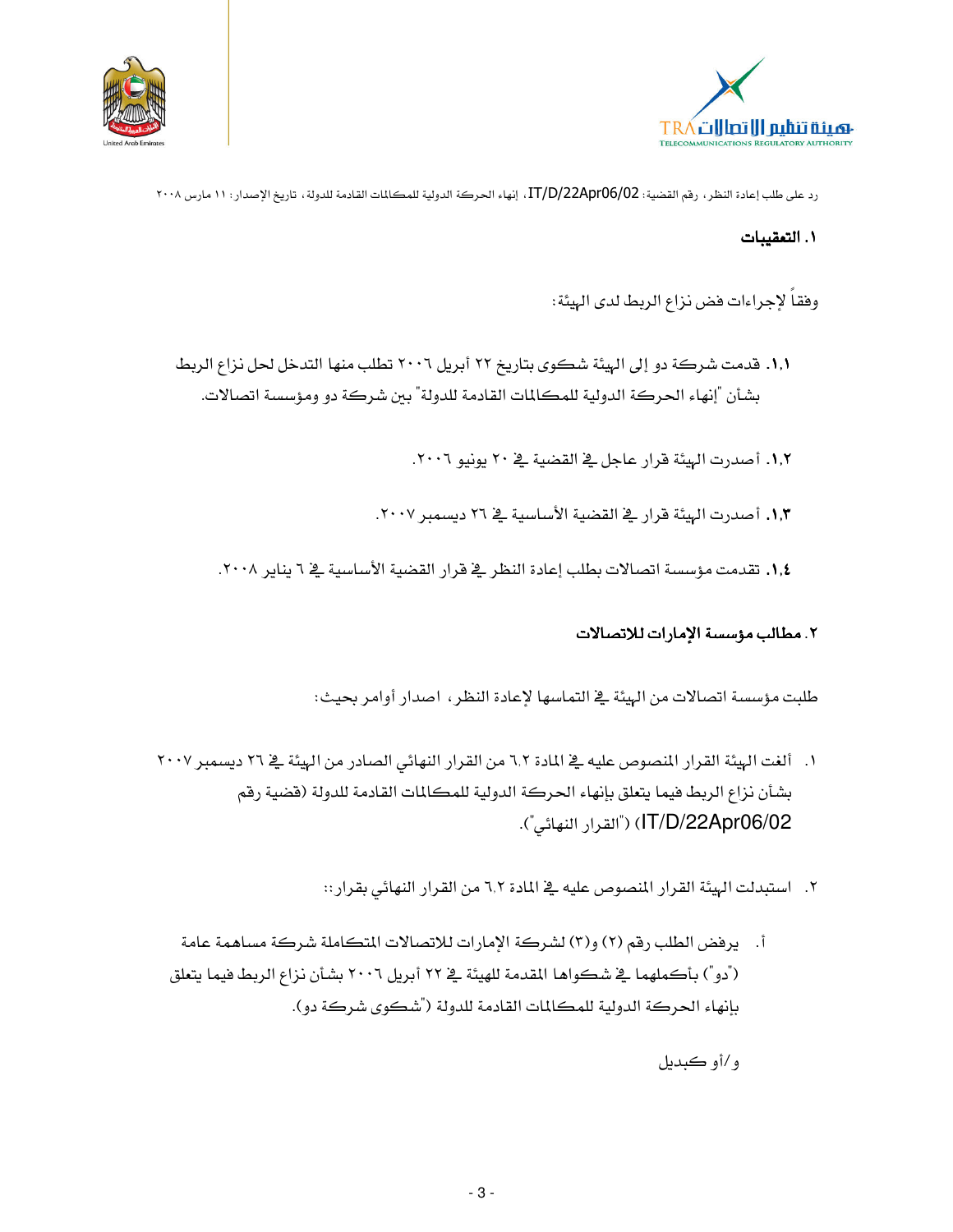



ب. يأمر مؤسسة اتصالات بإنهاء خدمات الاتصالات (بما فيها المكالمات الهاتفية وحركة الرسائل النصية القصيرة والرسائل متعددة الوسائط) في شبكة الاتصالات العامة للهاتف الثابت والمتحرك الخاصة بها إذ تدخل هذه الخدمات الدولة عن طريق البوابة الدولية لشركة دو بنفس الأسعار وبنفس الشروط والأحكام لكل مسار حركة للمكالمات القادمة للدولة كما أن مؤسسة اتصالات يمكن أن تقوم حالياً بإنهاء هذه الحركة بالنيابة عن الشركاء الدوليين لمؤسسة اتصالات حول ما إن دخلت تلك الحركة إلى الدولة عن طريق البوابة الدولية لمؤسسة اتصالات.

و/أو ڪيديل

ج. يأمر مؤسسة اتصالات بإنهاء خدمات الاتصالات (بما فيها المكالمات الهاتفية وحركة الرسائل النصية القصيرة والرسائل متعددة الوسائط) في شبكة الاتصالات العامة للهاتف الثابت والمتحرك الخاصة بها إذ تدخل هذه الخدمات الدولة عن طريق البوابة الدولية لشركة دو بمعدل مفرد ينطبق على كافة المسارات محسوب كتخفيض على متوسط معدل التسوية الموزون المرجح بأن مؤسسة اتصالات تستلمه حاليا من التسويات الدولية للمكالمات القادمة للدولة.

و/أو ڪيديل

- د. يأمر كل من شركة دو ومؤسسة اتصالات فرض أسعار على الشركاء الدوليين لإنهاء الحركة الدولية للمكالمات القادمة للدولة في الدولة والتي لا تقل عن الحد الأدنى للأسعار التي ستحددها الهيئة وفقاً للمادة ١٤ (١) من المرسوم بقانون التحادي رقم (٣) لسنة (٢٠٠٣).
- ٣. توقف الهيئة تطبيق القرار المبين في المادة ٦٫٢ من القرار النهائي من تاريخ هذا الالتماس لإعادة النظر حتى تقوم الهيئة بإصدار قرار نهائي تم مراجعته أو تحديده رسمياً للمحافظة على قرارها النهائي.
- ٤. إذا لم تأمر الهيئة بتنفيذ واحد أو أكثر من المطالب المذكورة أعلاه، تقوم بالأمر لاتخاذ إجراءات أخرى تراها مناسبة."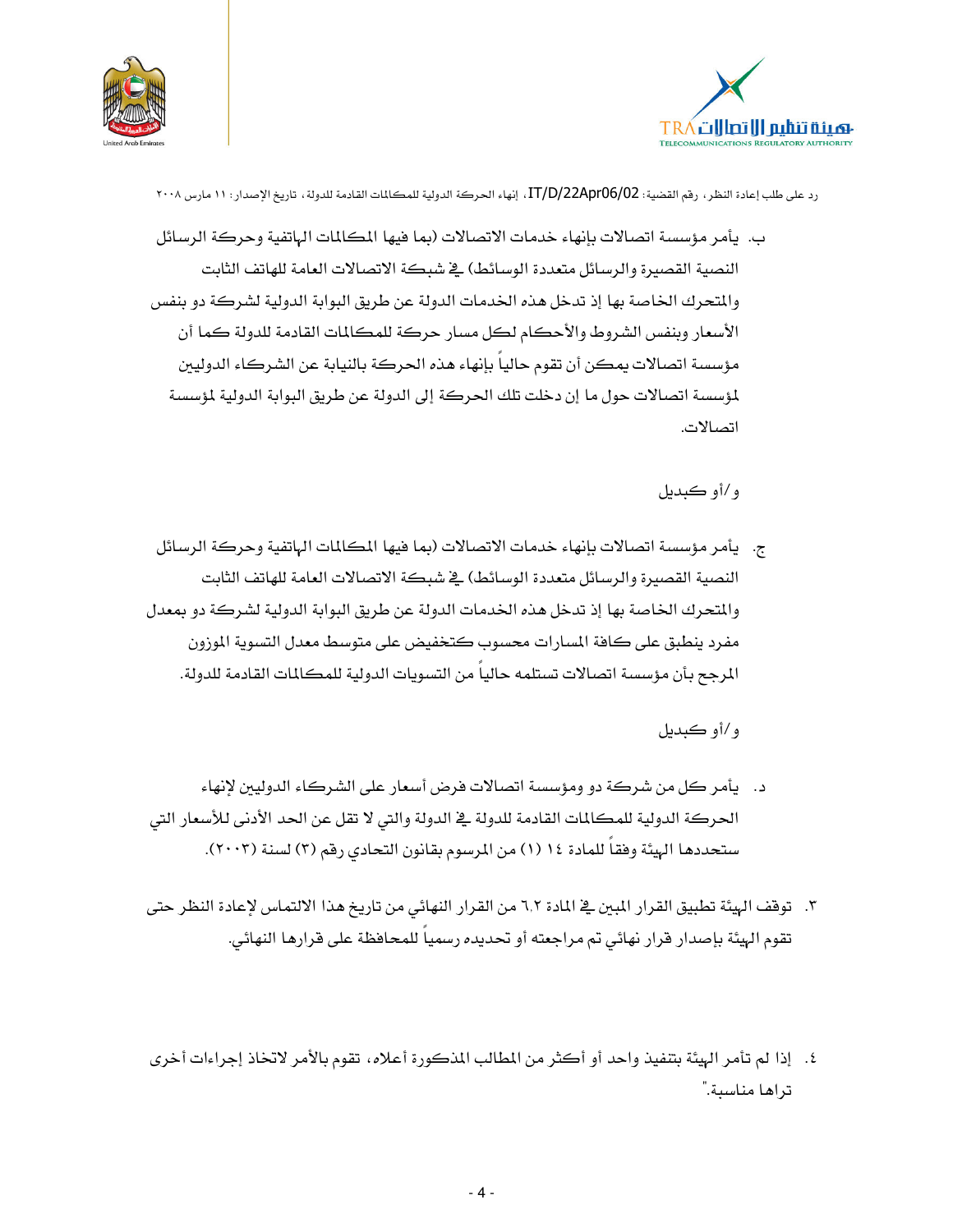



#### ٣. تطبيق "الحد الأدني للأسعار"

- خلال الدارسة المبدئية لالتماس مؤسسة اتصالات لإعادة النظر، لاحظت الهيئة إضافة طلب بديل  $\mathbf{r}.\mathbf{v}$ حيث أن مؤسسة اتصالات طلبت من الهيئة أن تضع أدنى حد للأسعار تسرى على كل من مؤسسة اتصالات وشركة دو حيث تتطلب المرخص لهم الالتزام المتبادل بسعر أدنى والذى من المكن أن تفرضه على شركائهم الدوليين لإنهاء الحركة الدولية في الدولة.
	- لذلك، يطالب طلب مؤسسة اتصالات ١ (د) من الهيئة:  $\mathbf{r}.\mathbf{r}$ " ... بأمر كل من شركة دو ومؤسسة اتصالات فرض أسعار على الشركاء الدوليين لإنهاء الحركة الدولية للمكللات القادمة للدولة والتي لا تقل عن الحد الأدني للأسعار التي نصت عليها الهيئة وفقاً للعادة ١٤ (١) من المرسوم بقانون اتحادي رقم (٣) لسنة (٢٠٠٣)" .
	- وِيٌّ هذه الحالة ، تشير الهيئة أن المادة ١٤ (١) من المرسوم بقانون اتحادي رقم (٣) لسنة ٢٠٠٣  $\mathbf{r}$ , $\mathbf{r}$ وتعديلاته تخول الهيئة بإصدار الأنظمة واللوائح والقرارات والإجراءات فيما يتعلق بـ"...التعرفة والأجور والرسوم التي يحصلها المرخص لهم وفقاً لما تحدده اللجنة العليا…"
	- بينما أدركت الهيئة أن الافتباس المذكور آنفاً يمنح صلاحيتها التقديرية لتنظيم أسعار البيع  $\mathbf{y}, \mathbf{z}$ بالجملة والمفرق ضمن الأمور الأخرى، تشير الهيئة أن مؤسسة اتصالات تعتبر أنه تم تفسير هذه المادة لتشمل الأسعار التي يفرضها المرخص لهم على شركائهم الدوليين في الدول الأخرى.
	- وِيخ الحقيقة ، تشير الهيئة أن هذا هو المرجع الأول لهذا الموقف يخ أي من شكاوي مؤسسة  $\mathbf{r}$ ,0 اتصالات وترى أنه كان ينبغي على مؤسسة اتصالات التعريف بهذا الموقف بشكل مناسب إما <u>ي</u>خ ردهـا أو ردهـا لجواب الرد ليت*سنى* لشـركة دو فرصة تحدى موقف مؤسسة

اتصالات وليكون للهيئة الفرصة لاعتبار الحجة ية مضمون السياق الأوسع لشكوى مؤسسة اتصالات وشركة دو والذي سبق إصدار الهيئة لقرارها.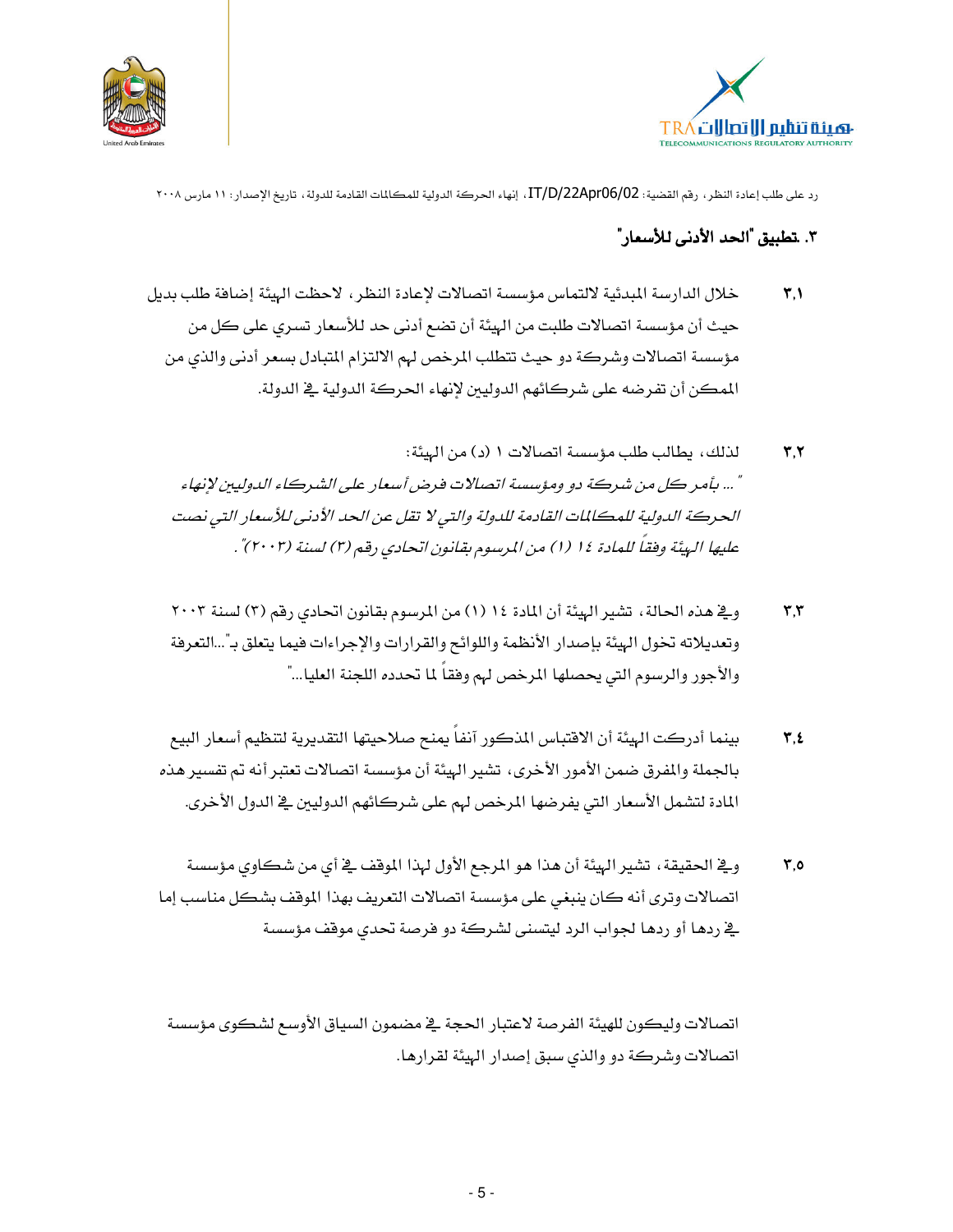



- رد على طلب إعادة النظر ، رقم القضية : IT/D/22Apr06/02 ، إنهاء الحركة الدولية للمكالمات القادمة للدولة ، تاريخ الإصدار : ١١ مارس ٢٠٠٨
- لذلك، قررت الهيئة أن تقديم مؤسسة اتصالات لهذا الموقف هو ڤي غير أوانه وهو بالتالي لا يتعلق  $\mathbf{r}$ ,  $\mathbf{r}$ بإعادة النظر في قرار البيئة.

#### ٤. أسس دراسة ادعاء شركة دو

- ٤,١ اتخذت مؤسسة اتصالات في التماسها لإعادة النظر ، موقفاً حيث أن "...استنتاج الهيئة مقارنة لتخويلها بإجراء دراسة لهذه القضية هو غير صحيح"`
- 8,٢ واصلت مؤسسة اتصالات بوضع أقوالها في سياقها عن طريق الإشارة إلى المادة ٥,٢,٢ من إجراءات فص نزاع الربط النسخة ١,٠ لدى الهيئة والتي تتوجب من الهيئة تخويل أي تعديل لرفع أو خفض مدى الشكوي.
- وية هذا الصدد ، تبنت مؤسسة اتصالات موقفاً كان مجرد تكرار لأقوالها التي قدمتها أصلاً في  $2.5$ ردها على تعقب شركة دو.
	- ٤٫٤ وتحديداً أكدت مؤسسة اتصالات في شكواها أن شركة دو قالت أن مؤسسة اتصالات قد ّرفضت" تقديم خدمة الربط المنية وأن شركة دو \_2 شكوي جواب ردهـا ادعت أن مؤسسة اتصالات قد قامت فعلياً برفض تقديم الخدمة وبذلك أدت إلى توسيع مدى شكوى شركة دو.
- 6,0 قالت مؤسسة اتصالات ـِـِّ طلبها لإعادة النظر أنه نظراً لعدم قيام الهيئة بالتخويل لتوسيع مدى النزاع فإن وصف شركة دو الرفض "بالفعلي" يمثل توسيعاً لنطاق أسس شكوي شركة دو وبالتالي يمثل خلل جسيم ڇ شڪاويها.
- 1,1 ٪ وعلى حد اعتبار الهيئة إن لغة "الرفض الفعلي" التي تم استخدامها ﴾ جواب رد شركة دو هو توضيح لموقفها الأصلي وليس توسيعاً جوهرياً لأساس شكوي شركة دو.

١ شكوى مؤسسة الامارات للاتصالات، ٦ يناير ٢٠٠٨، صفحة ٩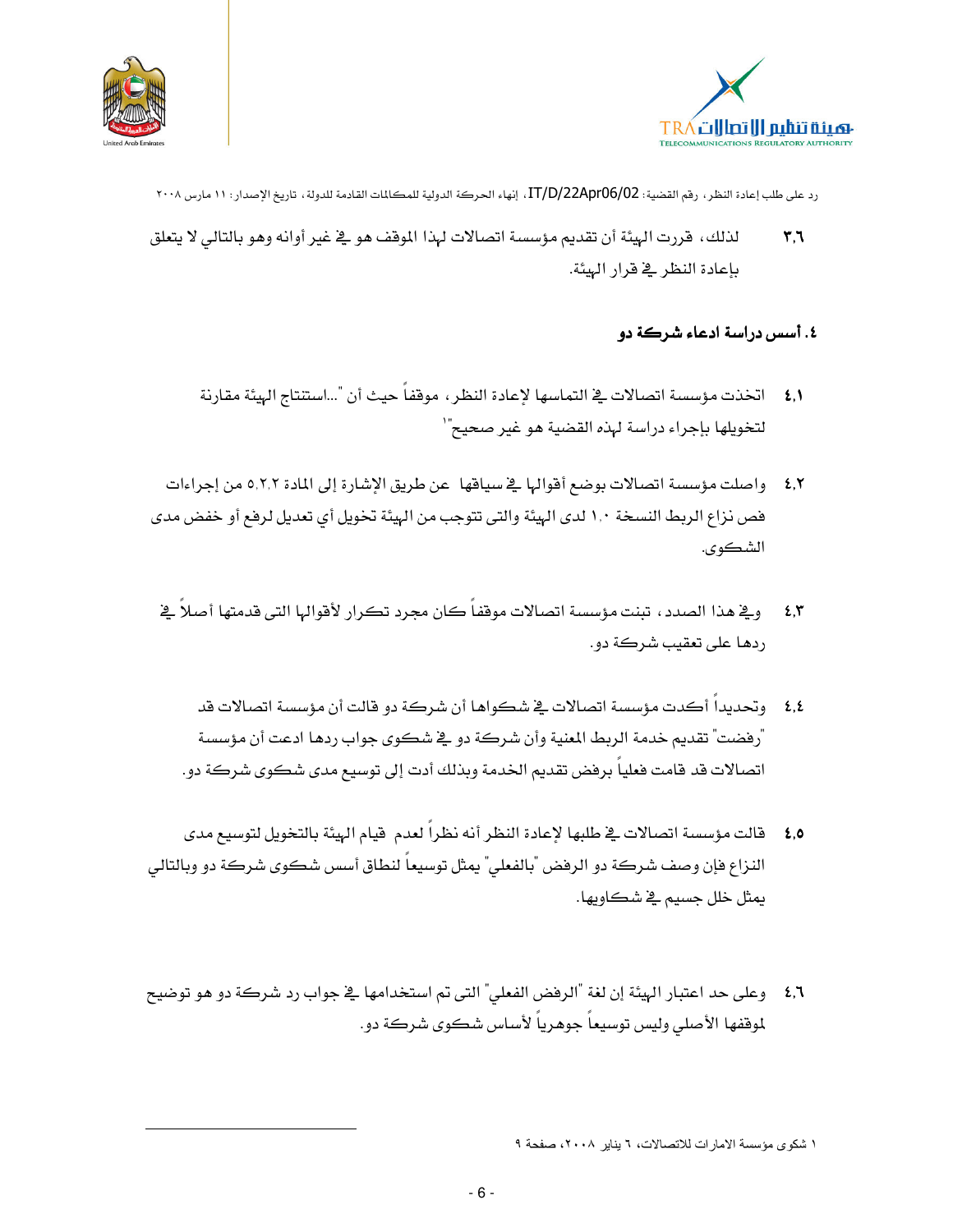



- ٤,٧ إضافةُ، تشير الهيئة أن مؤسسة اتصالات أيدت موقفها بتوسيع الشكوى بالإشارة أن، "/لمادة 0,1,0 من القرار النهائي، تشير الهيئة أن شركة دو قد حاولت في جوابها على الرد... إصلاح هذا الخطأ الإجرائي..." '
- ٤٫٨ وبالنسبة لحجج مؤسسة اتصالات في هذا الشأن، ترى البيئة أن مؤسسة اتصالات حرفت بشكل كبير هذا الجزء من قرار الهيئة.
	- \$, و\_في الحقيقة ، قامت الهيئة \_في المادة 0,1,0 من قرارها باقتباس حجة شركة دو أن *" ... القترحات* البديلة تستند على الرفض الفعال للتوريد ، وقامت شركة الإمارات للاتصالات المتكاملة برفع النيذاع وفقاً لذلك." "
	- ٤,١٠ ولذلك، تستثنى الهيئة حجة مؤسسة اتصالات في المادة ٥,١,٥ إذ يثير هذا الافتراض أن الهيئة في قرارها ، تقر أن شركة دو قامت بالفعل بمحاولة إصلاح الخلل الإجرائي.
- ٤,١١ كما تشير الهيئة، في إعادة نص موقفها بشأن هذه المسألة، إلى المادة ٥,١,٦ من القرار حيث استنتجت الهيئة "بالرغم من الموقف العملي لدى الأطراف والذي يفسر بعبارة "الرفض" ، فقد اقتنعت الهيئة بعدم وجود اتفاق كافي بين الأطراف لضمان الأخذ في الاعتبار الحجج الجوهرية المقدمة من كل من شركة الإمارات للاتصالات المتكاملة ومؤسسة اتصالات وتم البدء في دراسة القضية." '
- ٤,١٢ وأخيراً وكما تراه الهيئة، فشركة دو لم تطالب بتصريح محددة من الهيئة لتقديم حججها المشتقة. ولذلك ترى الهيئة أن دراستها لأفوال وحجج الطرفين كان مناسب وأن الحجج المقدمة من قبل شركة دو پُ جوابها علي الرد لم تكن تشير إلى خلل إجرائي.

<sup>&</sup>lt;sup>۲</sup> شکوی شرکة الإمارات للاتصالات، ٦ يناير ۲۰۰۸، صفحة ۹

<sup>&</sup>lt;sup>י</sup> قرار الهيئة رقم IT/D/22Apr06/02، ٢٦ ديسمبر ٢٠٠٧، صفحة ١٢

<sup>&</sup>lt;sup>،</sup> قرار الهيئة رقم .IT/D/22Apr06/02 ٢٦ ديسمبر ٢٠٠٧ ، صفحة ١٢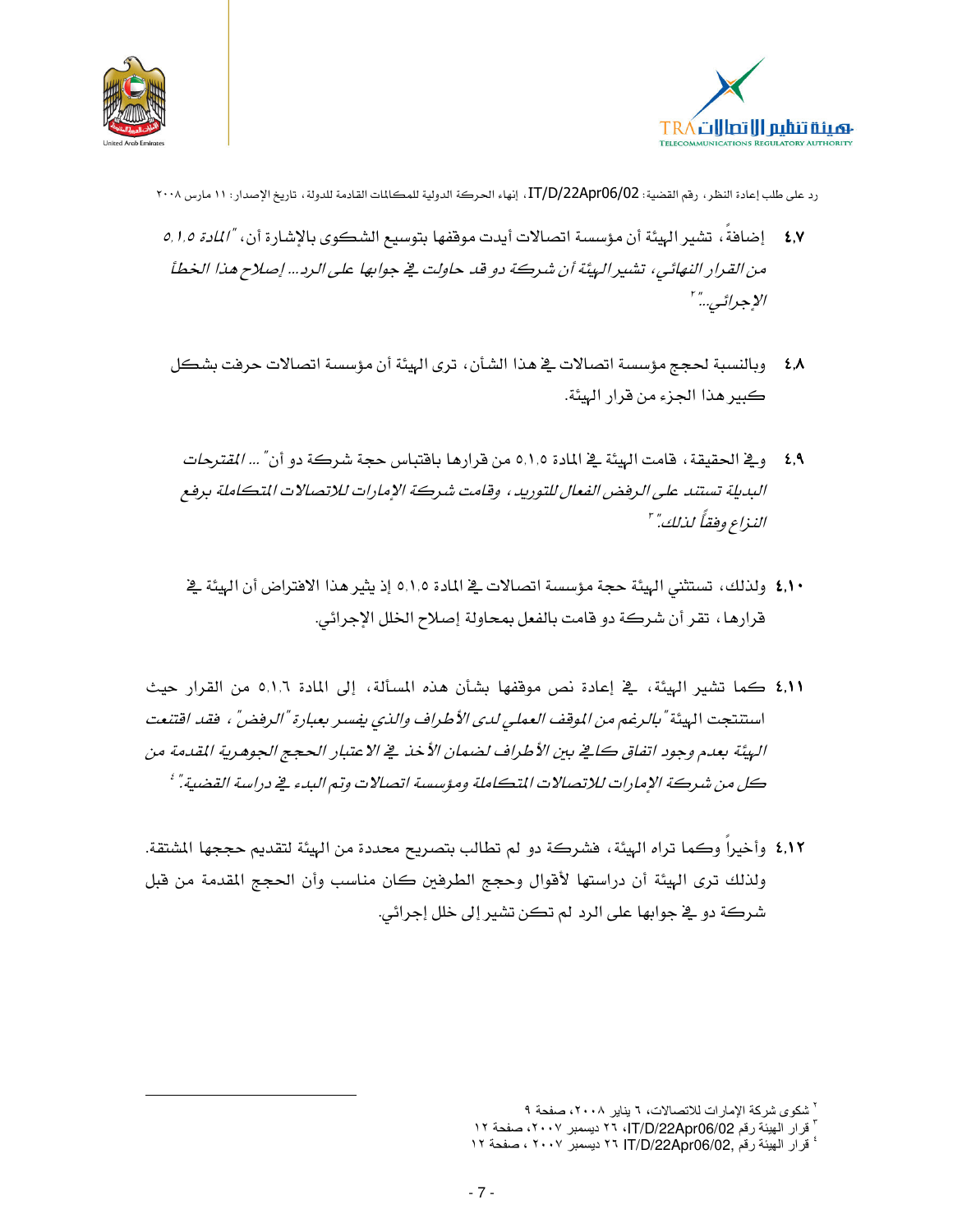



#### ٥. تحليل الإطار التنظيمى

- لتعليمات الريط المطبقة على خدمة إنهاء الحركة الدولية للمكالمات القادمة للدولة هي غير صحيحة."
	- 0,۲ على الرغم من ذلك وبغض النظر عن تأكيداتها بأن الهيئة فسرت الإطار التنظيمي بصورة خاطئة ، فإن مؤسسة اتصالات أخفقت في تقديم أي إثبات نهائي لقولها بأن استنتاجات الهيئة خاطئة بل قامت <u>ے</u> المقابل بتقدیم تفسیرین بدیلیین.
		- 0,۳ استند البديل الأول لمؤسسة اتصالات على ادعاءها أن، " …*خدمة إنهاء الحركة الدولية للمكالمات* القادمة للدولة هي بالأحرى أنسب وصفا بخدمة الريط الدولي التي تغطيها المادة ٣٫٨ من تعليمات الريط..." ."
	- 0,٤ وكأساس لتصريح لتصريحها ، اشارت مؤسسة اتصالات إلى المادة ٣,٨ من تعليمات الربط، النسخة ١,٢ لدى الهيئة مؤكدة أن خدمة الربط الدولي تمثل تصنيف أنسب للحركة المنية في هذا النزاع، " ...لأن الخدمة تتيح لشركة دو الاتصال بوجهات دولية ..." '
	- 0,0 ٪ ولكن ويـْ الواقع المكالمات المعنية يـْ هذه القضية يتم إجراؤها من وجهات دولية وليس إلى وجهات دولية. ولذلك، فإن "وجهة" المكالمة هي في الدولة وليس الوجهات الدولية على حد ذكر مؤسسة اتصالات. وعليه فإن تفسير مؤسسة اتصالات لتعليمات الربط هو خاطئ في الحقيقة.

<sup>°</sup> شكوى مؤسسة الإمارات للاتصالات، ٦ يناير ٢٠٠٨، صفحة ١٠

٦ شكوى مؤسسة الإمارات للاتصالات، ٦ يناير ٢٠٠٨، صفحة ١٠

<sup>`</sup> شكوى مؤسسة الإمارات للاتصالات، ٦ يناير ٢٠٠٨، صفحة ١١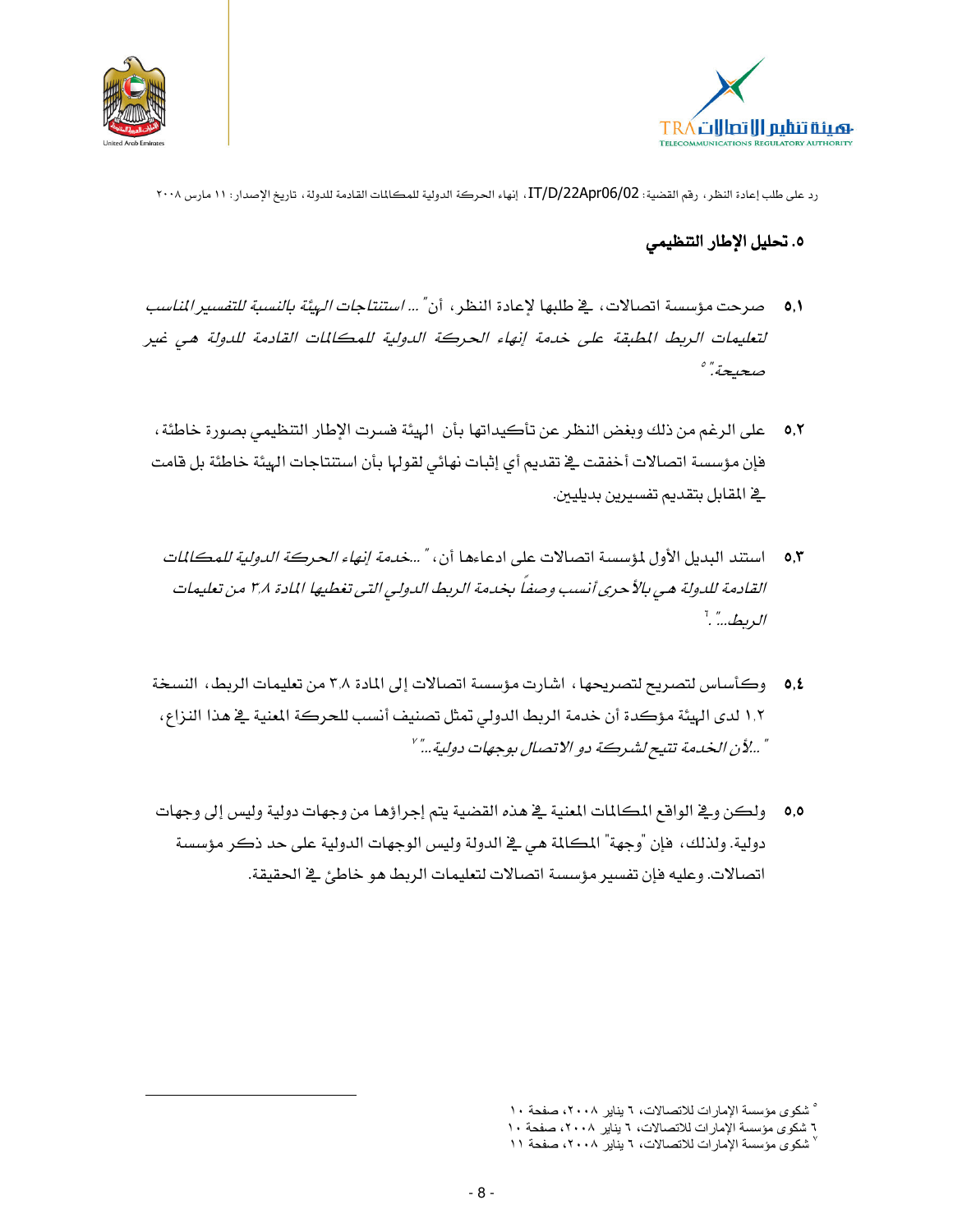



- 0,1 وبالإضافة إلى ذلك، صرحت مؤسسة اتصالات أنه" ...نظراً لأن *الخدمة تتيح لشركة دو الاتصال* بوجهات دولية بحيث يتم ربط المشترك المعنى بالاتصال إلى شبكة مؤسسة اتصالات." ^
- 0,۷ و\_2 هذا الشأن ترى الهيئة أن إشارة مؤسسة اتصالات لـ "المشترك" هي غير دقيقة نظراً لأن المشترك يخ حالة المكالمة الدولية القادمة هو المشترك الذي يقوم بإجراء المكالمة الخارجة من مكان ما يخ دولة أخرى. وعلى هذا النحو ، إن المشترك في هذه الحالة ليس بمشترك تابع لمؤسسة اتصالات على حد وصفها.
- 0,۸ وهكذا اتضح للهيئة أن مؤسسة اتصالات قد قامت بالفعل بإساءة تفسير تعليمات الربط لدى الهيئة وأن الحركة المنية في هذه القضية هي ليست مماثلة لخدمة الربط الدولي كما هو محدد في المادة ٣٫٨ من تعليمات الربط، النسخة ١,٢ لدى الهيئة.
- 0,۹٪ وبالرغم من العيوب الجوهرية في تصريح مؤسسة اتصالات، تشير الهيئة إلى أن هذه هي المرة الأولى التي تشير فيها مؤسسة اتصالات إلى هذا التصريح في أي من شكاويها وترى أنه كان ينبغي منها تقديم هذا التصريح إما يخ ردها أو جوابها على الرد لكي تستطيع شركة دو تحدي موقف مؤسسة اتصالات.
- 0,10 كما اتضح للهيئة أن التعريف بهذا التصريح في طلب مؤسسة اتصالات لإعادة النظر يرفض بشكل فعال حق أفوال شركة دو \_2 هذا الشأن.
	- ٥,١١ لذلك، فررت الهيئة أن تقديم مؤسسة اتصالات لهذا التصريح هو في غير أوانه وبالتالي لا يتعلق بإعادة النظر في قرار الهيئة.
- 0,1 كما أن البديل الثاني لتفسير مؤسسة اتصالات لتعليمات الربط لدى الهيئة يفرض أن" ...<u>2</u> ح*ال* كانت خدمة إنهاء المكللات الدولية القادمة للدولة هي خدمة نقل إنهاء المكللات تغطيها المادة ٣٫٣ من تعليمات الريط، فينبغي تمييز هذه الخدمة عن باقي خدمات الإنهاء الأخرى الأساسية المبينة ⊈ المادة ٣,٣,١ من تعليمات الديطاً \*

<sup>^</sup> شكوى مؤسسة الإمارات للاتصالات، ٦ يناير ٢٠٠٨، صفحة ١١ ° شكوى مؤسسة الإمارات للاتصالات، ٦ يناير ٢٠٠٨، صفحة ١١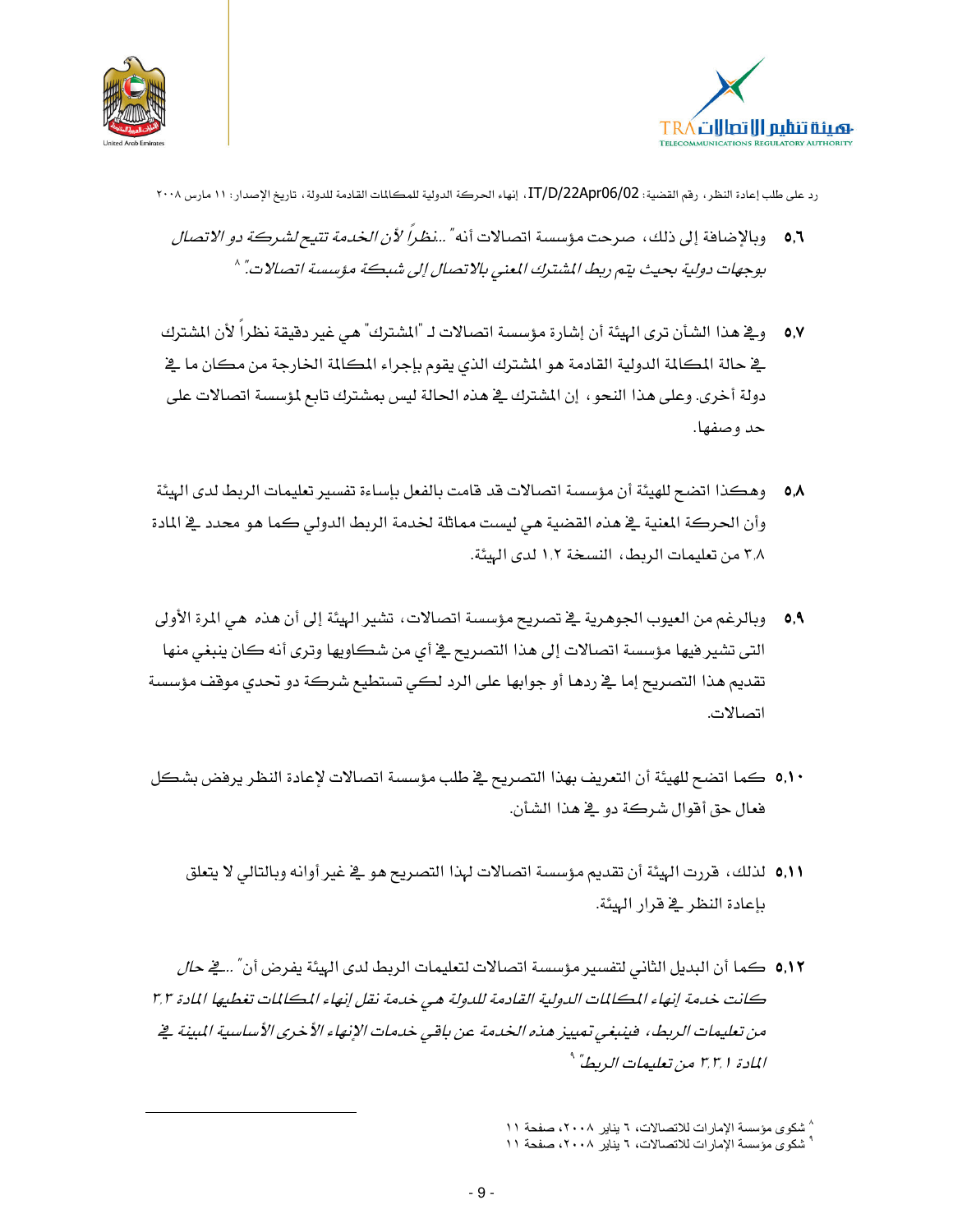



- 0,1۳ وبالنسبة لتصاريح مؤسسة اتصالات فيما يتلعق بالمادة ٣٫٣ من تعليمات الربط، اتضح للهيئة أنها مجرد إعادة صياغة للتصاريح المقدمة في شكاوي مؤسسة اتصالات وبالتالي شملها تحليل الهيئة الذي شكل أساس قرارها.
- 0,1٤ وبإيجاز، بالرغم من ادعاء مؤسسة اتصالات بأن قرار الهيئة في هذه المسألة كان "خاطئ"، لم تنجح مؤسسة اتصالات في إثبات ادعاءها هذا بل عوضا عن ذلك، قامت بتقديم تصريح جديد وإعادة صياغة تصريح لم يتم تصديقه ـ2ْ هذا القرار.

#### ٦. تحليل التكلفة التفاضلية

- استنتجت الهيئة في قرارهـا في القضية الرئيسية أنه *"بناءً على الحقائق المتوفرة، تجد الهيئة*  $7, 1$ أن كلفة تقديم خدمة إنهاء الريط لمكالمات الإنهاء في الدولة والصادرة إما من الدولة أو دولياً لا يوجد تعييز بينها أسلساً " ``
- يخ سياق هذا الاستنتاج، ـفي قرارها أخذت الهيئة بعين الاعتبار حقيقة أنه *"... من خلال*  $7,7$ شكوي اتصالات، لم يرد ذكر أو حتى اقتراح ، لأية تكاليف إضافية تكبدتها اتصالات فيما يتعلق بإنهاء حركة المكللات التي نشأت من الخارج مقارنة مع حركة المكللات التي نشأت من الداخل." ''
- يخ التماس إعادة النظر، جادلت مؤسسة اتصالات أنه ينبغي على الهيئة أن تكيف دراستها ٦.٣ واستنتاجاتها لاستبعاد تكلفة توفير خدمة الربط يخ فرارها لأنه، وفقاً لمؤسسة اتصالات، "... المسألة القانونية الوحيدة للهيئة لتحدد إذا رفضت اتصالات أو لا إنهاء الحركة الدولية القادمة للمكالمات على شبكتها من الدخول إلى الدولة عبر البوابة الدولية لشركة الامارات للاتصالات المتكاملة... "``

`` قرار الهيئة رقم ,IT/D/22Apr06/02!، صفحة ١٧

.<br>| قرار الهيئة IT/D/22Apr06/02 ، ٢٦ ديسمبر ٢٠٠٧ ، صفحة ١٧

شكوى اتصالات، ٦ يناير ٢٠٠٨، صفحة ١٣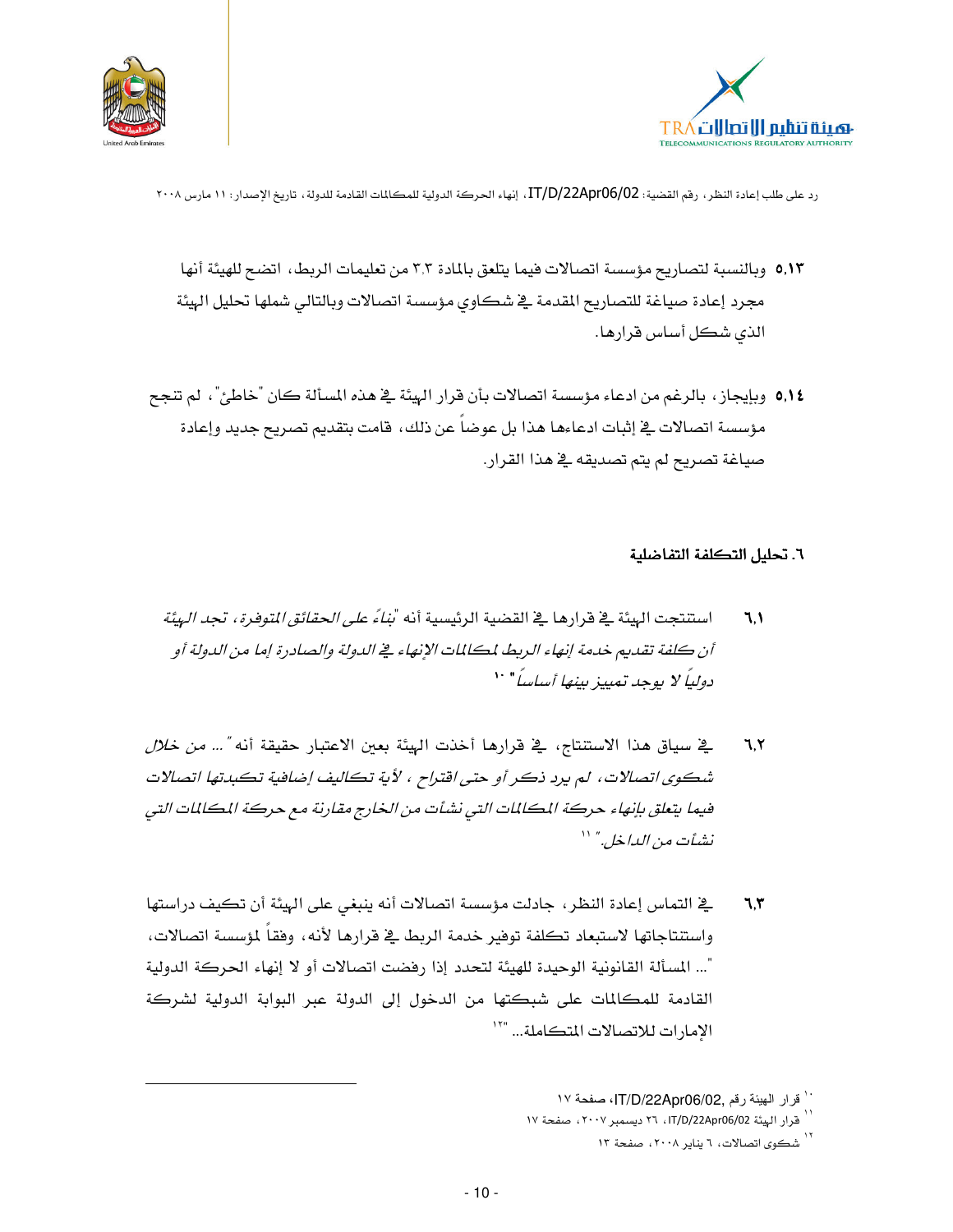



- ووفقا لذلك، خلصت مؤسسة اتصالات إلى أنه، "... *من غير المناسب في ردها وجوابها على*  $7.5$ الرد إجراء بيانات مفصلة بشأن الرسوم الناسبة التي ينبغي تطبيقها من أجل توفير هذه الخدمة و/أو التكاليف ذات الصلة التي تقوم عليها هذه الرسوم". ``
- آخذة في الاعتبار حجة مؤسسة اتصالات، أشارت الهيئة إلى شكوى شركة الإمارات ٦.٥ للاتصالات المتكاملة، حيث جادلت فيها شركة الإمارات للاتصالات المتكاملة أن " ... تكلفة توفير خدمة إنهاء الحركة الدولية للمكالمات هي نفس تكلفة تقديم الخدمة بالنسبة للحركة المحلية للمكالمات ..." \*'
- وبالمثل، \_في جوابها على الرد، جادلت شركة الإمارات للاتصالات المتكاملة أن″ ... سعر ٦,٦ خدمة الريط ينبغي أن يعكس التكاليف الأساسية لتوفير هكذا خدمة..." °'
- ولذلك، تؤكد الهيئة أن اعتبارات التكلفة التي قدمتها شركة الإمارات للاتصالات  $7, 1$ المتكاملة كانت واضحة كدليل أساسي لدعم طلبها أن *"....الهيئة أمرت اتصالات بتوفير* خدمة إنهاء الحركة الدولية للمكالمات، وبنفس السعر، وبنفس الأحكام والشروط..." ``
- على هذا النحو، ترى الهيئة أن مؤسسة اتصالات حاولت تعديل نطاق النزاع من جانب واحد ٦,٨ عن طريق استبعاد تعسفي للحجج والأدلة التي قدمتها شركة الإمارات للاتصالات المتكاملة في شكواها على أساس تقييم ذاتي لمؤسسة اتصالات فيما يتعلق بأهميتها.
- وبناء على ذلك، رفضت الهيئة حجة مؤسسة اتصالات إلا أن "المسائل القانونية" للهيئة للنظر ٦.٩ يخ هذه الحالة هي فيما يتعلق بتقييم "رفض" مؤسسة اتصالات بتوفير خدمة الربط لشركة الامارات للاتصالات المتكاملة.

۱۳<br>شکوی اتصالات، ۲ پنایر ۲۰۰۸، صفحة ۱۳

<sup>،&</sup>lt;br>" شكوى شركة الإمارات للاتصالات المتكاملة ، ٢٢ إبريل ٢٠٠٨ ، صفحة ١١

<sup>،&</sup>lt;br><sup>۱۰</sup> شكوى شركة الإمارات للاتصالات المتكاملة، ۱۰ يونيو ۲۰۰۸، صفحة ۸

۰۱<br>شکوی شرکة الإمارات للاتصالات المتکاملة ، ۲۲ إبريل ۲۰۰۸ ، صفحة ۱۱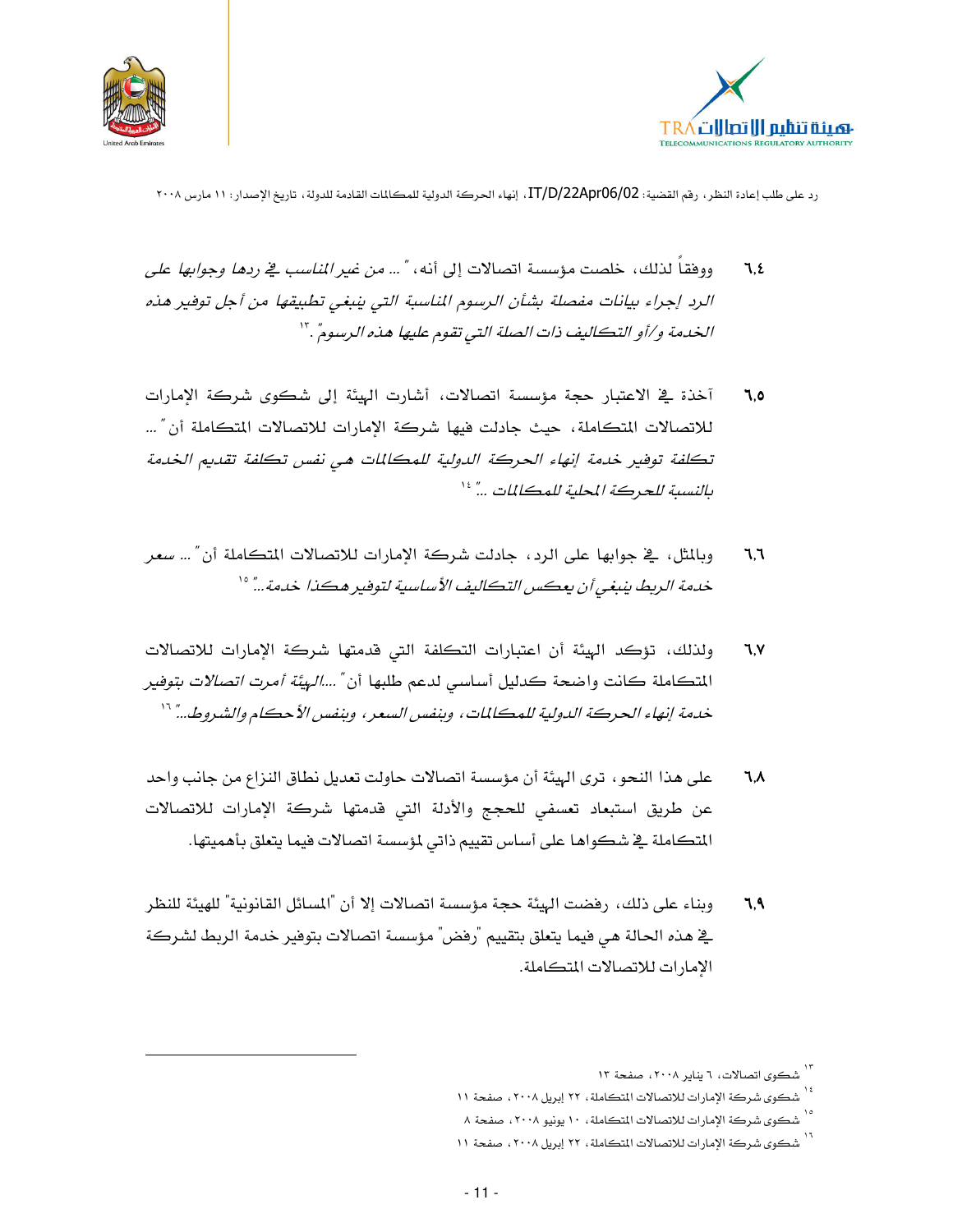



إضافة إلى ذلك، قررت الهيئة أن تكاليف حجج شركة الإمارات للاتصالات المتكاملة تم  $7,1$ النظر فيها من قبل الهيئة وفشل مؤسسة اتصالات بالرد على هذه الحجج لم يكن حاسما بالنسبة لأهميتها في القضية.

#### تحليل أفضل المارسات الدولية

- و<u>ِي</u>ّ قرارها ، اتخذت الهيئة موقفا<sup>ً "</sup> ... *يّ سياق أفضل الممارسات الدولية ، إن الدول التي*  $V.$ تستخدم <u>عادة</u> الربط المبنى على التكلفة (مع التأكيد) لا تميز بين المكالمات سواء نشأت محلياً أو دولياً" ```
- ومع ذلك، في التماس إعادة النظر، جادلت مؤسسة اتصالات أن ما توصلت له الهيئة كان  $V. Y$ "غير صحيح".
- وبناء على ذلك، جادلت مؤسسة اتصالات أن "... *هذا الاستنتاج غير صحيح على حد سواء*  $V, \tilde{V}$ بالنسبة للخارج وتماشياً مع أفضل الممارسات الدولية للدول في النطقة العربية والتي تستخدم الريط المبنى على التكلفة مثل البحرين..." ^`
- دعماً لهذا الموقف، استشهدت مؤسسة اتصالات بهيئة تنظيم الاتصالات البحرينية، "…  $V, E$ إشعار موافقة العرض المرجعي للريط الصادر في ٧ فبراير ٢٠٠٧ ..." "
- ومن الجدير بالذكر، لاحظت الهيئة من افتباسات مؤسسة اتصالات أن هيئة تنظيم  $V.0$ الاتصالات البحرينية قررت أن *" ... الحفاظ على الأسعار المرتفعة للمكلل*ات *الدولية القادمة* من قبل بتلكو قد يسمح لها باستخدام العوائد الإضافية لدعم أنشطتها الغير مربحة في م<del>ختلف أ</del>جزاء شبڪتها....<sup>"</sup> ``

<sup>٬</sup>۰<br>۱۷ قرار الهيئة IT/D/22Apr06/02، ۲۱ ديسمبر ۲۰۰۷، صفحة ۱۷

<sup>٬</sup>۰<br>شکوی اتصالات، ۲ پنایر ۲۰۰۸، صفحة ۱۲

ا<br>شکوی اتصالات، ۲ ینایر ۲۰۰۸، صفحة ۱۸

<sup>. ٬&</sup>lt;br>شکوی اتصالات، ۲ ینایر ۲۰۰۸، صفحهٔ ۱۹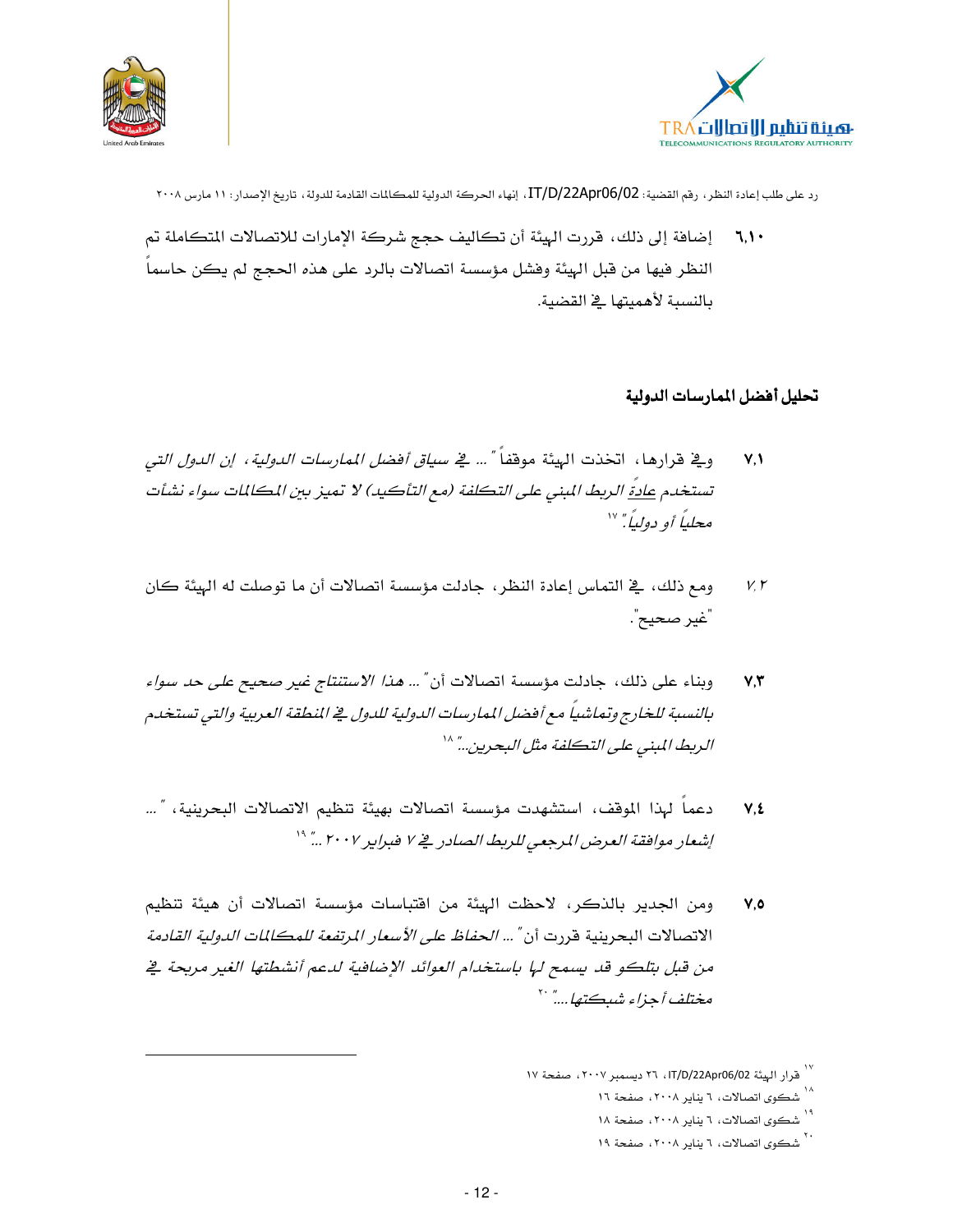



- وبناء عليه، ترى الهيئة أن هيئة تنظيم الاتصالات البحرينية راعت، وڤي الواقع اعتمدت على،  $V,7$ عناصر غير مكلفة في معالجتها لهذه القضية و، باعتراف مؤسسة اتصالات، لا يتوقع تطبيق مبادئ التسعير القائمة على التكلفة فبل سنة ٢٠١٠.
- على الرغم من ذلك، تود الهيئة تذكير مؤسسة اتصالات أن تأكيد الهيئة كان فيما يتعلق  $V.V$ باتجاهات "نمطية" للدول التي يقوم التسعير فيها على أساس التكلفة، وأن استثناءات متفرقة لهذا الاتجاه لا تدعم الاستنتاج بأن الهيئة كانت "غير صحيحة".
- <u>ب</u>خ مواصلة دراستها لأفضل الممارسات الدولية، قدمت مؤسسة اتصالات تحليلاً بيانياً  $V.A$ بالعنوان التالي والذي قدم عرضا لمختلف الأسواق العالمية لتدعم به موقف عائداتها المحمية:

'من الشائع أن تكون عائدات الشركات المسيطرة للحركة الدولية للمكالمات محمية".''

- وتحديدا ، فإن الهيئة تأخذ بعين الاعتبار أن مؤسسة اتصالات فامت بإجراء مقارنة مع دول  $V, 9$ معينة مثل مولدوفا وألبانيا وأوكرانيا حيث، حسب ما تقوله مؤسسة اتصالات، عوائد الشركات المسيطرة (أو القائمة) محمية.
- إضافة إلى ذلك، تأخذ الهيئة بعين الاعتبار ما قدمته مؤسسة اتصالات، فقد وضعت  $V.$ مؤسسة اتصالات علامة على الرسم البياني المشار إليه أعلاه بأنه "سرى" و\_في هذا السياق، طلبت أن يتم تعليق أي إشارة علنية للمواد.
- وفقا لإجراءات فض نزاع الربط، قامت الهيئة بدراسة المواد للتحقق من مزاعم مؤسسة  $V, V$ اتصالات بالسرية، ووجهت سلسلة من التحقيقات لمؤسسة اتصالات تطلب فيها توضيحا محدداً لعدد من البنود.
- كانت البيانات المعروضة في الرسم البياني مقارنة بين ما يسمى بـ "أسعار الإنهاء المحلية"  $V, \mathcal{N}$ وما يسمى بـ "أسعار المكالمات الدولية القادمة". وبقدر ما يتعلق عنوان الرسم البياني

<sup>..&</sup>lt;br>\* شڪوي اتصالات، ٦ يناير ٢٠٠٨، صفحة ١٧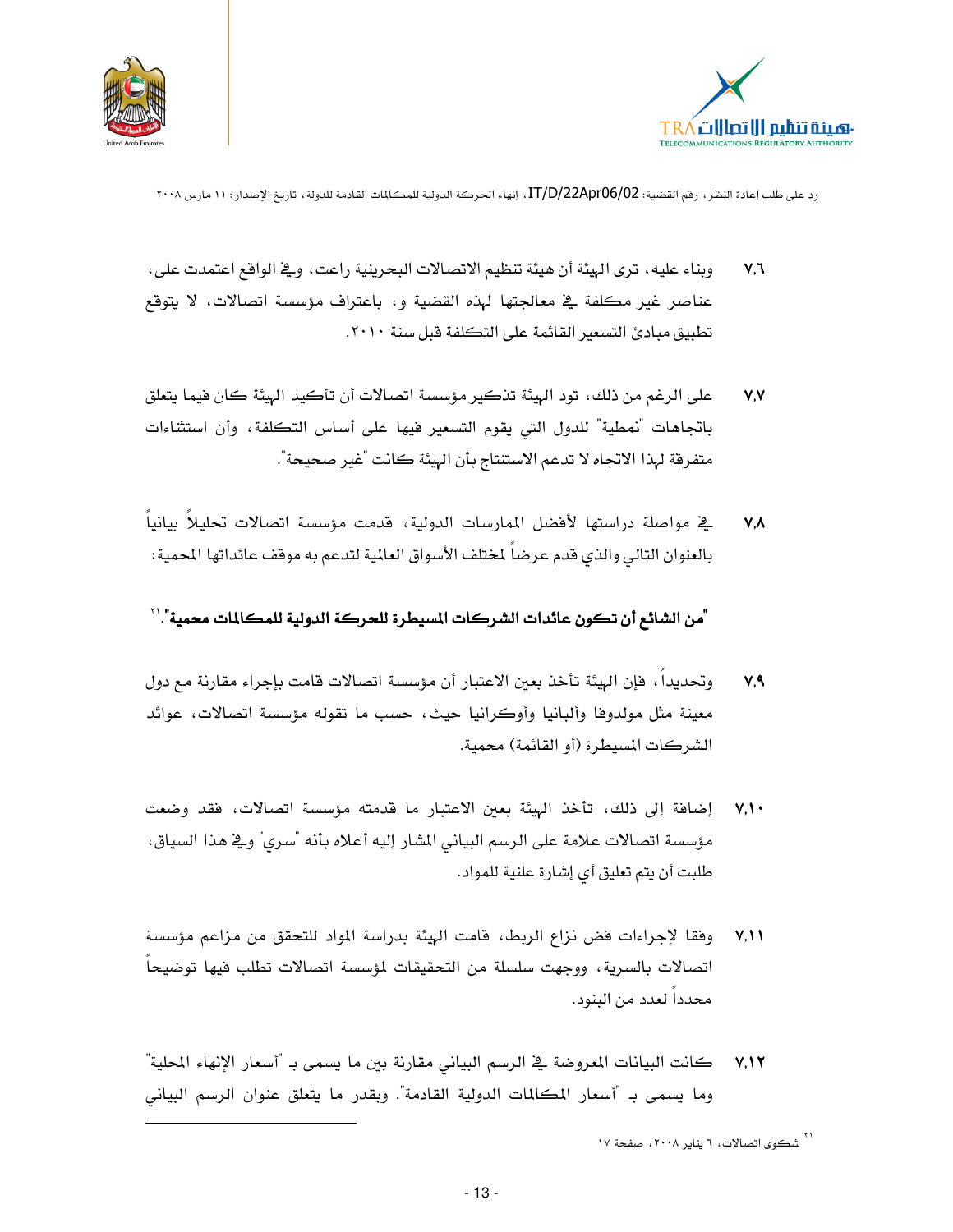



بإيرادات مخططات الحماية من قبل الشركات المسيطرة في الدول المذكورة، لاحظت الهيئة أن افتراض مؤسسة اتصالات بأن الشركات الداخلية المتافسة في تلك الدول يطلب منهم دفع سعر أعلى للشركات المسيطرة لإنهاء الحركة التي نشأت من الخارج عن الحركة التي نشأت محلياً.

- يخ الواقع، يتزامن هذا الاستنتاج مع طلب مؤسسة اتصالات بجعل المشغل الداخلي المنافس،  $V, \mathcal{V}$ شركة الإمارات للاتصالات المتكاملة، أن تقوم بدفع المزيد لإنهاء حركة المكالمات على شبكة مؤسسة اتصالات بالنسبة للمكالمات التي نشأت من الخارج عن المكالمات التي نشأت من داخل الدولة.
- وردا على استفسارات الهيئة بشأن الطابع السرى للمواد، قدمت مؤسسة اتصالات شرحا  $V, V$ جاء فيه أن ما يسمى بـ "أسعار إنهاء المكالمات الدولية القادمة" موضوع النقاش، تشير إلى أسعار التسوية الفعلية التي تدفعها مؤسسة اتصالات إلى شركة إعادة بيع عالمية بغية إنهاء حركة المكالمات في الدول الموضحة في الرسم البياني.
- لأغراض القضية المطروحة، قررت الهيئة اعتبار الأسعار الفعلية سرية وسيتم التعامل معها  $V.10$ وفقاً لذلك.
- ومع ذلك، لاحظت الهيئة في تحديد الأسعار أن مؤسسة اتصالات تدفع لشركة إعادة بيع  $V.17$ عالمية بغية إنهاء حركة المكالمات في الدول المحددة، مقارنة مع أسعار إنهاء الربط في هذه الدول، لا يقدم دليلاً على أن الشركات الداخلية المتنافسة في تلك الدول مطالبون بدفع سعر أعلى للشركات المسيطرة لإنهاء حركة المكالمات التي نشأت من الخارج عن حركة المكالمات التي نشأت محلياً.
- وبناء عليه، ترى الهيئة أن تحليل الرسم البياني الذي عرضته مؤسسة اتصالات يتعارض  $V, V$ تماما مع الموقف الحالي للعوائد المحمية الذي يرمى إلى إثبات.
- وِيخ النهاية، ترى الهِيئة أن مؤسسة اتصالات أخفقت في إثبات أن ما اتخذته الهيئة في قرارها  $V, V \wedge$ ڪان غير صحيح قے الواقع.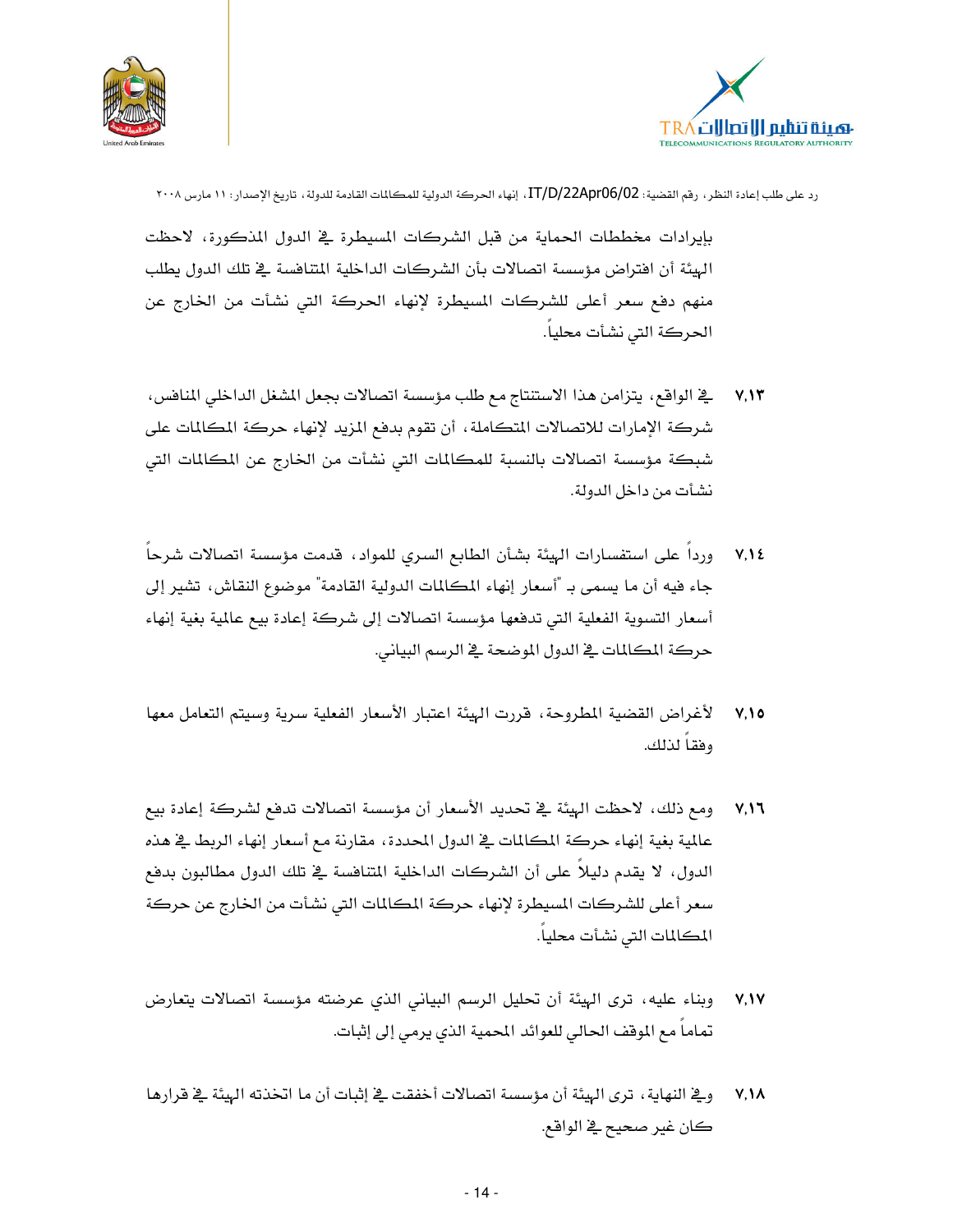



#### تحليل القضايا الاقتصادية

- ِيخ فرارها في القضية الرئيسية، توصلت الهيئة إلى أنه، *"... إذا كان ارتفاع الأسعار هو*  $\lambda$ . مطلب اتصالات لإنهاء حركة المكالمات الناشئة محلياً ودولياً، عندها الحد الأقصى للفوائد الاقتصادية الذي من المتوقع أن يكون مستمداً من تنافسية قطاع الاتصالات سيكون معرضاً للخطير" .''
- ومع ذلك، في التماس إعادة النظر، جادلت مؤسسة اتصالات أن "... قرار الهيئة النهائي  $\lambda, \Upsilon$ توصل إلى عدة استنتاجات حاسمة بشأن تحليل القضايا الاقتصادية التي تنطبق على هذه المسألة التي هي خاطئة"."
- وبناء على ذلك، تؤكد مؤسسة اتصالات أن " قرار الهيئة النهائي سيؤدي حتماً إلى حرب  $\lambda, \tilde{\tau}$ أسعار ما يزيد على أسعار التسوية الدولية في دولة الإمارات العربية المتحدة".''
- وِيٌّ هذا الصدد ، ترى الهيئة أن هناك العديد من القوى الاقتصادية التي قد تتسبب يٌّ  $\Lambda, \Sigma$ حدوث انخفاض يؤثر على الأسعار التي تتقاضاها مؤسسة اتصالات من شركائها الدوليين لانهاء حركة المكالمات في الإمارات العربية المتحدة.
- وتحديداً، لاحظت الهيئة أن الاختلالات التاريخية، وطبيعية الآثار التي ترتبت على تقديم  $\lambda, \delta$ المنافسة، والاتجاه العالمي في الأسعار وخفض التكاليف لخدمات الاتصالات وغيرها من العوامل العديدة قد تساهم بطريقة مباشرة و/أو غير مباشرة في خفض أسعار مؤسسة اتصالات لمراسليها الدوليين.

<sup>\'</sup> قرار الهيئة IT/D/22Apr06/02، ٢٦ ديسمبر ٢٠٠٧، صفحة ٢٢

۲۰<br>شکوی اتصالات، ۲ پنایر ۲۰۰۸، صفحة ۲۱

<sup>،&</sup>lt;br>۲۶ شکوی اتصالات، ۲ پنایر ۲۰۰۸، صفحة ۲۱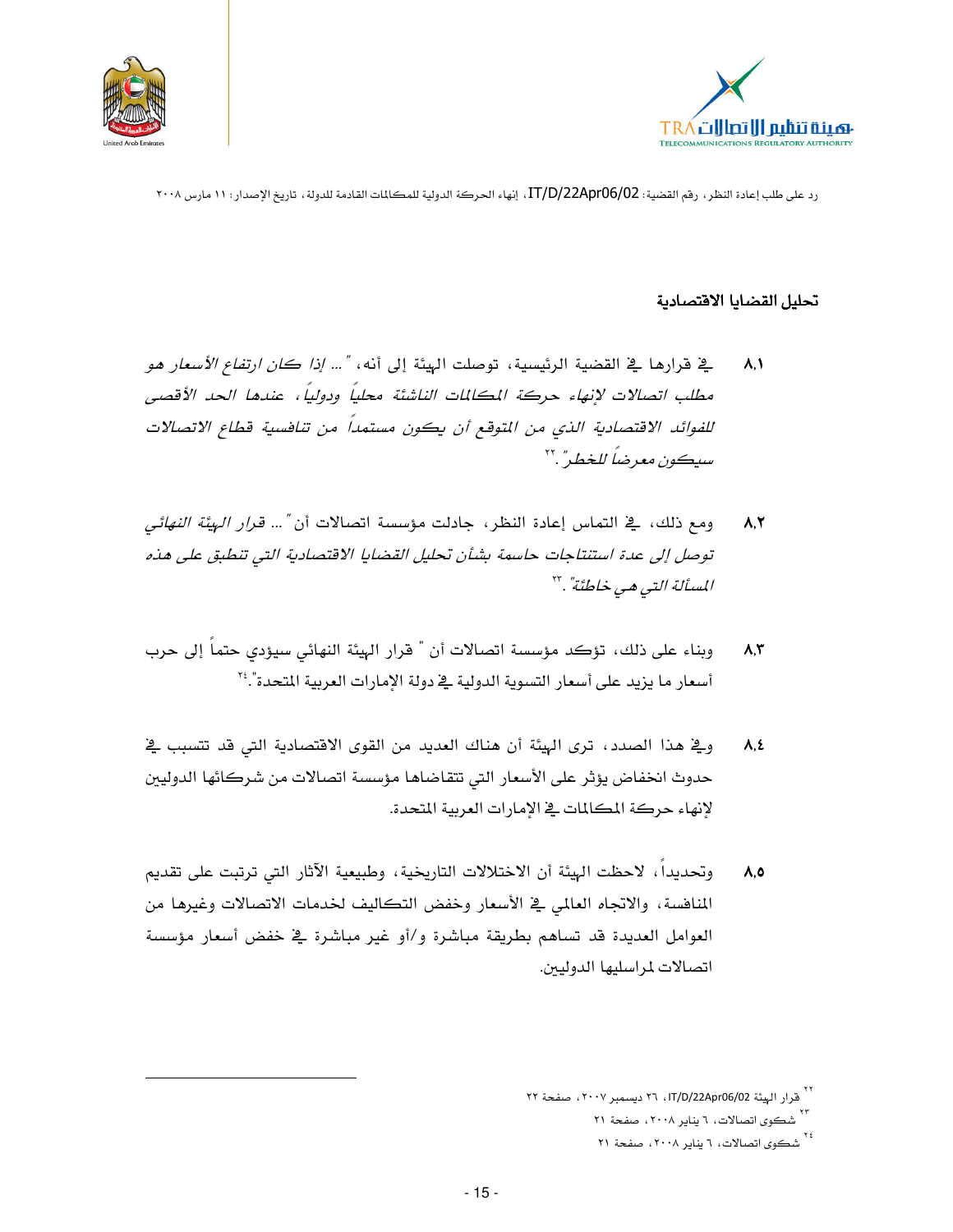



- وكدليل على سيناريو حرب الأسعار الخاص بها جادلت مؤسسة اتصالات أنها، "…  $\lambda,$ اضطرت لخفض أسعار إنهاء الحركة الدولية للمكالمات القادمة بالنسبة لبعض الشركات الأوروبية الناقلة دون أي تعويض عن خفض أسعار اتصالات لإنهاء حركة المكللات *الخادجة إلى أودوبا"* .°
- ومع ذلك، لاحظت الهيئة أن مؤسسة اتصالات لم تحدد الدول المعنية التي أرغمت مؤسسة  $\lambda$ .V اتصالات على خفض أسعارها دون الحد من المعاملة بالمثل، ومقارنة أسعارهم الأخرى في سياق هذه التخفيضات أو تقديم أي أدلة فاطعة على أن هذه التخفيضات كانت نتيجة مباشرة لحرب الأسعار مع شركة الإمارات للاتصالات المتكاملة على عكس غيرها من الأسباب المحتملة لخفض الأسعار .
- \_في قرار الهيئة ، أثبتت الهيئة أيضاً : *"فضلاً عن الفوائد العامة للمنافسة مثل زيادة الاستهلاك*  $\Lambda$ وزيادة الاختيار والابتكار، تتوقع الهيئة أسعار تسوية لممارسة ضغوط تنازلية على أسعار البيع بالتجزئة لخدمات الاتصال الدولية الخارجة من الدولة ، وبالتالي بستفيد المستهلكين وقطاع الأععال فجے الدولة".''
- \_في التماس إعادة النظر ، جادلت مؤسسة اتصالات سابقاً أن ، *" ... الاستنتاجات من قبل الهيئة*  $\lambda$ ,  $\lambda$ تفتقر إلى أي أساس من الواقع، وخاطئة بشكل واضح" .''
- وبالإضافة إلى ذلك، أكدت مؤسسة اتصالات أن، *"... استنتاج البيئة بتخفيض أسعار إنهاء*  $\lambda, \mathcal{N}$ الحركة الدولية للمكالمات القادمة من شأنه ممارسة ضغط تنازلي على أسعار البيع بالتجزئة لخدمات الاتصال الدولية الخارجة من الدولة وهو غير منطقي".^`
- ٨,١١ وبناء على ذلك، أكدت مؤسسة اتصالات أنه، " ... *ليس هناك علاقة منطقية ببن انخفاض* أسعار إنهاء الحركة الدولية في الدولة، وإمكانية اتصالات و/أو شركة الإمارات

۰۰<br>شکوی اتصالات، ۲ پنایر ۲۰۰۸، صفحة ۲۱

<sup>&</sup>lt;sup>\ \</sup> قرار الهيئة IT/D/22Apr06/02، ٢٦ ديسمبر ٢٠٠٧، صفحة ٢١

<sup>٬</sup>۰<br>شکوی اتصالات، ۲ ینایر ۲۰۰۸، صفحة ۲۲

<sup>٬</sup>۰۸<br>شکوی اتصالات، ۲ ینایر ۲۰۰۸، صفحة ۲۳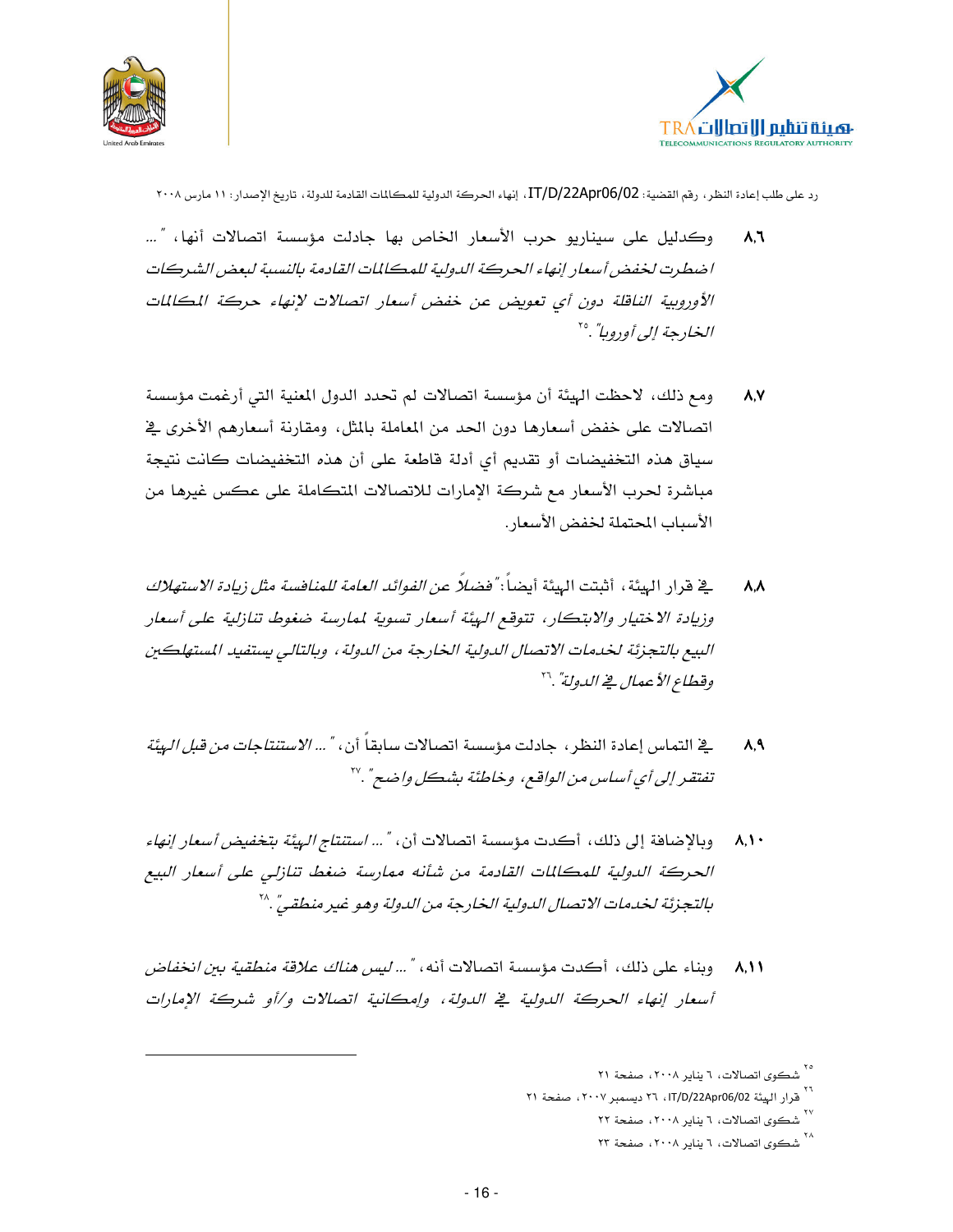



للاتصالات المتكاملة للتفاوض على خفض أسعار إنهاء الحركة الدولية الخارجة من الدولة – المسألة التي تعتمد اعتماداً كلياً على الحماية التنظيمية للمكان والظروف الأخرى ذات الصلة بالأماكن في الخارج". ``

- ٨,١٢ \_ ومع ذلك، أهملت مؤسسة اتصالات مرة أخرى تقديم أية أدلة فاطعة لـ"الحماية التنظيمية" أو طبيعة و/أو مدى "الظروف الأخرى" التي تعتبر مطالب مؤسسة اتصالات هي المقومات الحقيقية للأسعار والتي تتكبدها مؤسسة اتصالات لإنهاء الحركة في الخارج.
- ٨,١٣ إضافة إلى ذلك، يقـ التماس إعادة النظر، جادلت مؤسسة اتصالات أن،" ... *انخفاض أسعار* إنهاء الحركة الدولية للمكللات القادمة للدولة من المعقول أن يكون لها أثر عكسى بتشجيع المثلغلين في الخارج للحفاظ على أو زيادة أسعارها لإنهاء الحركة الدولية للمكللات القادمة إليها، وذلك لتشجيع تدفق صافي للحركة خارج دولهم وإلى دولة الإمارات العربية المتحدة، بحيث يوفروا أعلى مستوى من الأرباح نتيجة لقرار الهيئة النهائي". "

۲۹<br>شکوی اتصالات، ۲ پنایر ۲۰۰۸، صفحة ۲۳

<sup>.</sup> ۳۰<br>شکوی اتصالات، ۲ پنایر ۲۰۰۸، صفحة ۲۳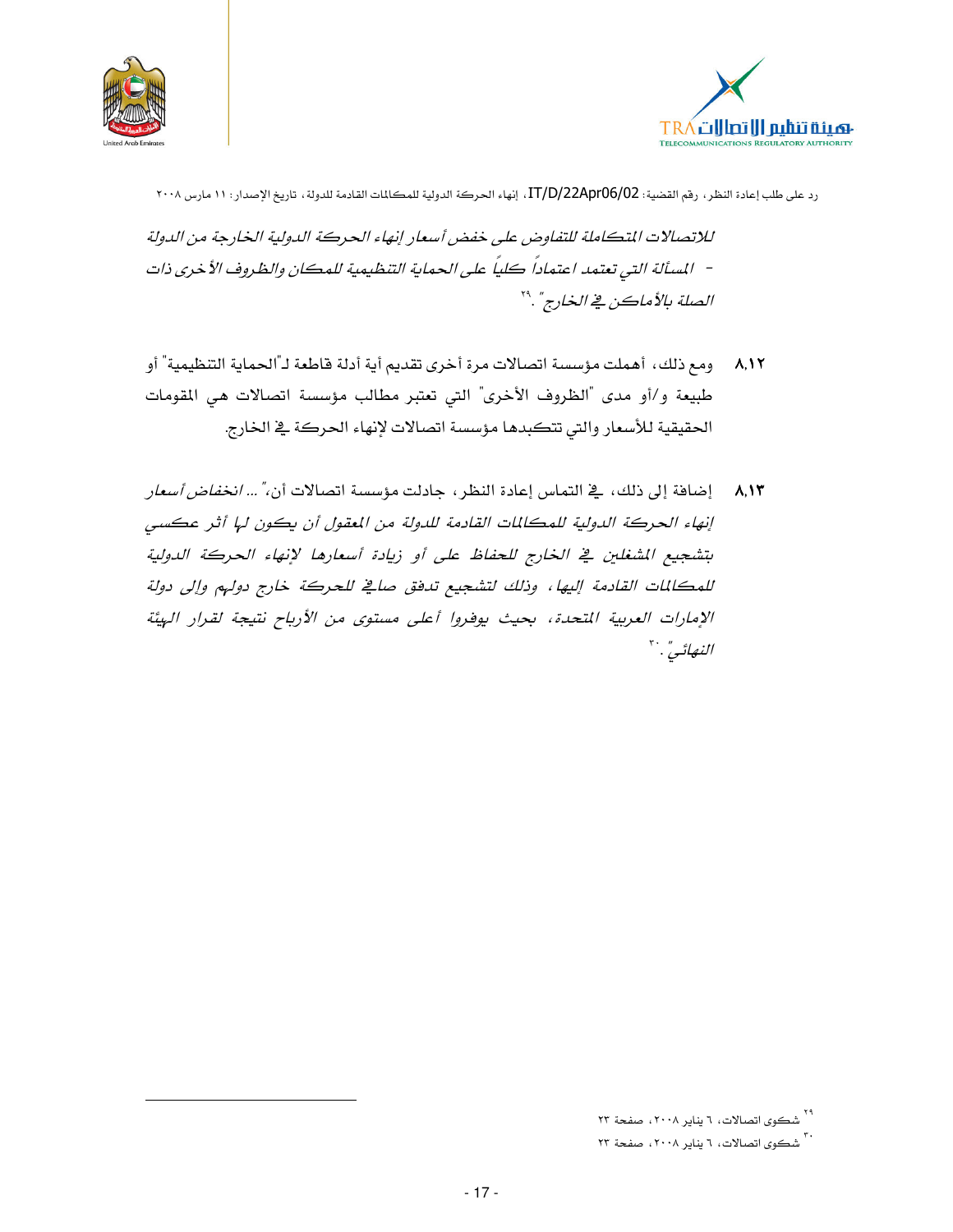



- ٨,١٤ وكدليل على هذا الاعتقاد ، أقرت مؤسسة اتصالات هذا السيناريو ، "... شوهد مؤخرا في حالة المكالمات من وإلى الهند ، حيث أدى انخفاض سعر إنهاء المكالمات الواردة إلى حصول ظاهرة إعادة الاتصال".'"
- ٨,١٥ وفيما يتعلق بحجج مؤسسة اتصالات في هذا الصدد ، لاحظت الهيئة أن مؤسسة اتصالات أهملت تقديم أي دليل قاطع لوجود فعلى لـ " *ظاهرة إعادة الاتصال*" في الهند ، أو أية صلة سببية مباشرة لأسعار الإنهاء التي من شأنها أن تدعم تطبيق هكذا مثال بدولة الإمارات العربية المتحدة.
- بشكل مجمل، ترى الهيئة أن الحجج التي قدمتها مؤسسة اتصالات في التماس إعادة النظر  $\lambda, \lambda$ تمثل مجرد تكرار للحجج التي قدمت فے وقت سابق فے شكواها مع إضافة المطالب المشار البها أعلاه.
- وبناء عليه، لا تجد الهيئة ميزة في تأكيد مؤسسة اتصالات على أن التحليل والاستتتاجات  $A.1V$ الواردة في القرار خاطئة وبشكل واضح

#### ٩. الإستنتاج

- ويـْ ردهـا على التماس إعادة النظر الخاص بمؤسسة اتصالات، فيمت الهيئة الحجج والأدلة  $\Lambda$ المقدمة في التماس إعادة النظر الخاص بمؤسسة اتصالات.
- وبناء عليه، تجد الهيئة أن مؤسسة اتصالات لم تقدم أدلة أو حجج تحدد أي خطأ فيما يتعلق  $9.7$ بقرار الهيئة.
- على هذا النحو ، قررت الهيئة عدم وجود أساس مادي لطلب مؤسسة اتصالات لكي تعيد  $9,7$ النظر \_ قرارها.

۲۱<br>شکوی اتصالات، ۲ ینایر ۲۰۰۸، صفحة ۲۳